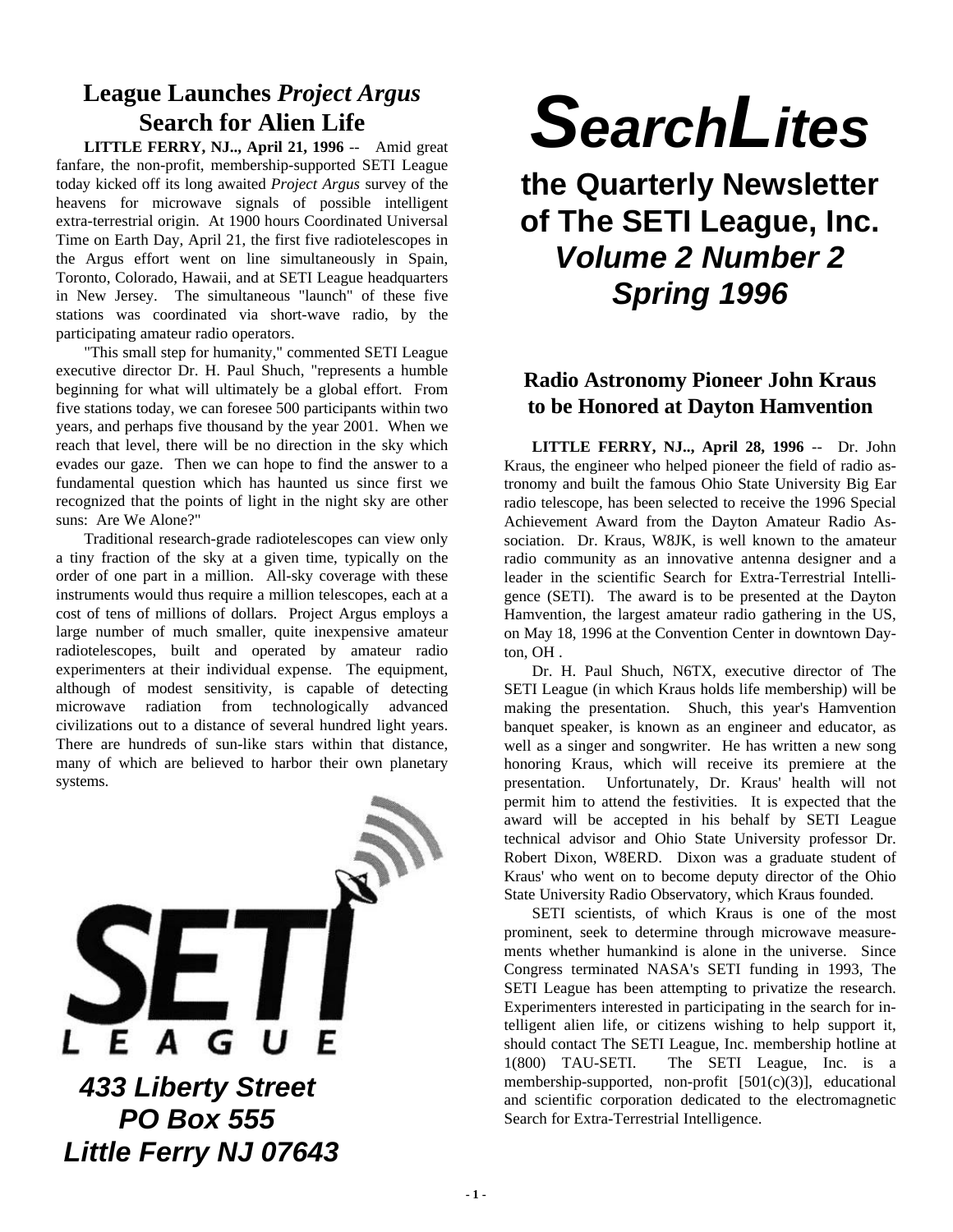## **SETI Leaders Laud Argus Launch**

Dear Dr. Shuch and friends,

I am delighted and admiring to hear about Project Argus on the air. I am not in a good position to come to your Launch Day; do please excuse me. After all, SETI has always put telecommunications ahead of the difficulties and hazards of travel! The new planets suggest a conservative ten million planetary systems in our Galaxy disc.

Happy hunting among the channels.

Yours,

Dr. Philip Morrison Professor Emeritus of Astronomy and Physics Massachusetts Institute of Technology

Dear Paul,

Thanks for your letter of 13 March and the fact sheet on Project Argus.

I wish you the best of luck -- but you might mention that I coined the name back in 1976, but for a rather more ambitious system, in *Imperial Earth*!

All good wishes,

Arthur C. Clarke Colombo, Sri Lanka

*Indeed you did, Arthur. Carl Sagan also used the* Argus *name in his novel* Contact*, and the Project Cyclops team had considered using it for their giant phased array in 1971. At Ohio State University, Bob Dixon chose the name for his upcoming Sky Camera, which will replace the Big Ear radiotelescope in the near future. So in usurping the Argus name, we are honoring four pioneers. We thank you!*

#### Paul --

Thanks for the invitation to the Launch. I would have loved to attend, and I even would have brought a bottle of champagne to smash on the bow. But, my schedule for April has been filled up already for several months . . . Maybe next time.

I surfed your web site, hitting a few high points. You can see from my email to the students in Science B17 that I thought it was worth some attention.

> Dr. David W. Latham Harvard-Smithsonian Center for Astrophysics

Dear Dr. Shuch,

Thank you for your kind invitation for April 21. Although I will not be able to attend, I send my best wishes for the success of the happening.

Prof. Ronald N. Bracewell Department of Electrical Engineering Stanford University

#### Dear Dr. Shuch,

Thank you for the invitation to attend the inauguration of Project Argus. I am unable to attend because of prior commitments. I wish you the best of luck in this endeavor.

> Dr. Samuel Gulkis NASA Jet Propulsion Laboratory Pasadena CA

Dear Paul,

Thanks for the invite to the festivities on the 21st. Alas, I won't be in the Little Ferry area (except, I suppose, on a cosmic scale), so I won't be able to come. Good luck with the event!

Cheers,

Dr. Seth Shostak SETI Institute Mountain View, CA

Hi Paul --

Congratulations on the upcoming big kick-off!

Thanks for inviting me to your inaugural celebration. Unfortunately, I can't attend -- as you know, there's not much money for travel these days.

Have a fun time at the ceremonies. I hope Argus is successful some day.

Happy searching, Dan

Dr. Daniel Werthimer

Astronomy Department University of California, Berkeley

Dear Dr. Shuch,

Thanks for your invitation. May I have a little information on "Project Argus"?

With Best Wishes, Cordially, Carl Sagan Cornell University

Center for Radiophysics and Space Research

#### *Dr. Sagan,*

*I hope this issue of* SearchLites *provides you with the information you need. You (and our readers) may find more details on our Web site, www.setileague.org/*

I am not able to attend the Launch Ceremonies on April 21, but I do appreciate the invitation.

It was fun to be part of the beginning with Cyclops. I look forward to future developments from the League and I wish you all much success.

> Dr. Douglas B. Brumm Department of Electrical Engineering Michigan Technological University

#### Dear Paul,

Many thanks for your invitation to the inauguration of Project Argus. Unfortunately I will not be able to attend, but I would like to offer my good wishes for the experiment.

If at any time I can contribute as a journalist, please let me know. You may be aware I help run SETI Australia, which in turn has links to the SETI Institute.

Kind regards,

Carol Oliver, Science Journalist University of Western Sydney Macarthur Campbeltown, NSW Australia

*Thanks, Carol. I was aware of that affiliation, and now, so are our members. And you have just made a journalistic contribution!*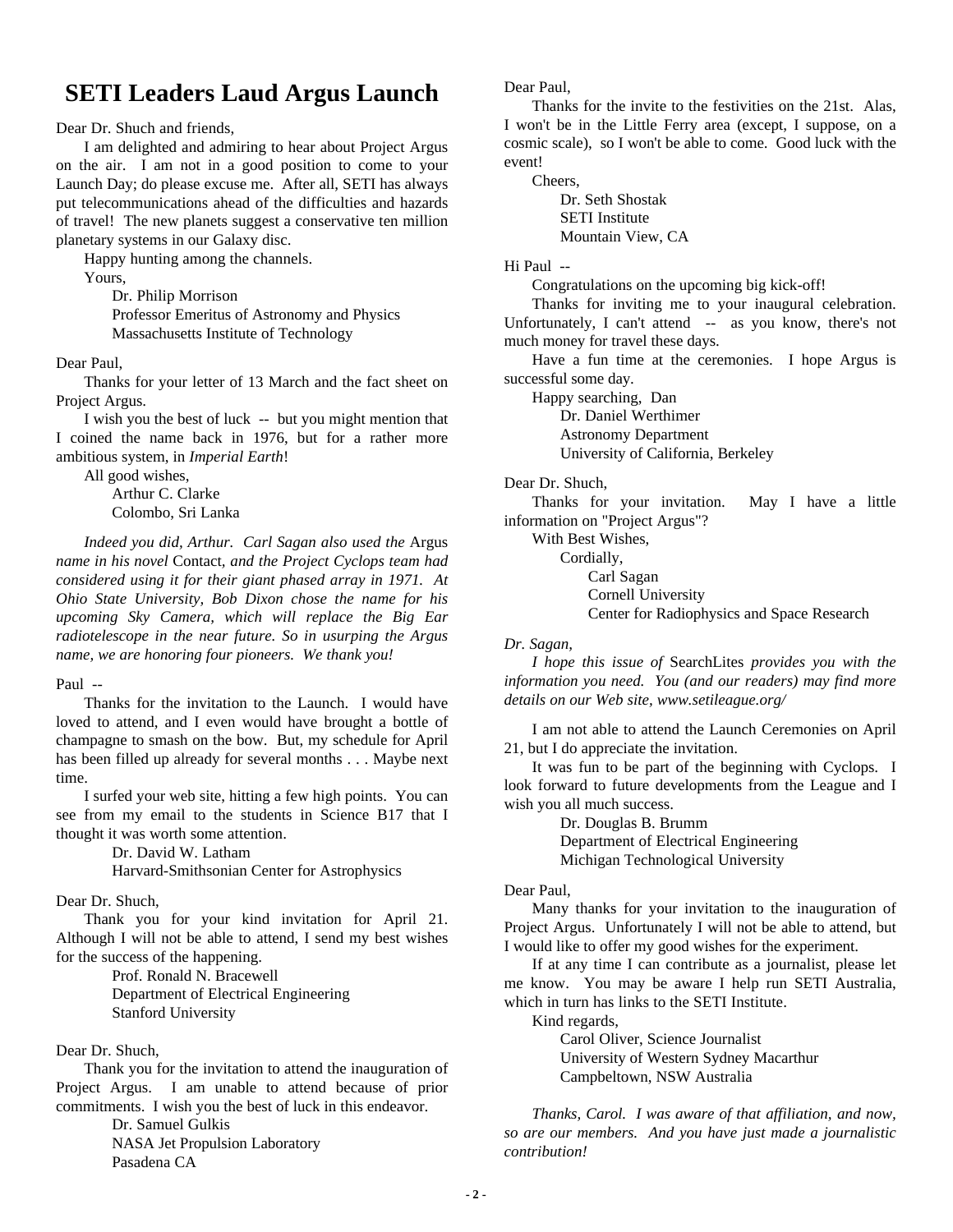#### *Minutes* **of The SETI League, Inc. Second Annual Membership Meeting**

The meeting was called to order by Executive Director Dr. H. Paul Shuch at 1540 hours EDT on Sunday, 21 April 1996, following the *Project Argus* launch ceremonies, at SETI League Headquarters, 433 Liberty Street, Little Ferry NJ. Members present: Richard Factor, President

> H. Paul Shuch, Executive Director Mark Arnold, Trustee Heather Wood, Administrator Gloria Albasi Brian Earle Tom Gilbert Orville Greene Ricky & Janet Kagan Pamela Pinali Debra Poenisch Joe Shapiro Debra Spencer

Plus nine invited guests. Our Bylaws requiring one percent of the current membership to be in attendance for the conduct of SETI League business, the above represents a quorum.

#### **Election of Officers:**

Richard Factor, to continue as President: nominated by Heather Wood, seconded by Gloria Albasi, elected by acclamation.

Diana Davidson (not present) was unanimously re-elected as secretary.

#### **Treasurer's Report:**

In the absence of treasurer Marty Schreiber, summarized by Richard Factor. We have enough money to continue operations, and are working to achieve more in memberships, donations, and sale of merchandise.

#### **Membership:**

We have 309 members in good standing, including 8 Life Members, in 39 states and 15 other countries. Our goal for the first full year was 150 memberships, including 15 life memberships.

#### **Correspondence:**

A fax from Alfred Mosser, member in Switzerland, was read. Several other greetings from dignitaries and members were posted on the wall for all to read.

Fifteen *Project Argus* participant survey forms have been returned to date.

Our World Wide Web site has been continuously operational on a UNIX server for16 months. Through the Internet we have received around 1,000 membership inquiries. Many others have been received by mail and phone.

#### **Tax Status:**

Trustee Mark Arnold reminded us that The SETI League is a  $[501(c)(3)]$  non-profit educational and scientific corporation, and therefore contributions are tax-deductible to the extent allowed by law.

#### **Personnel:**

H. Paul Shuch, our Executive Director, has joined us on a one-year sabbatical from Pennsylvania College of Technology. The College has graciously extended his leave for a second year, through 15 August 1997, that he might continue his service to The SETI League.

#### **Technical:**

The low-noise microwave preamplifier designed by Dr. Shuch is being manufactured by Down East Microwave, with royalties being paid to The SETI League for each unit sold.

The Technical Manual (explaining how to set up your own SETI station) is available in printed form, although the most up-to-date version is available on The SETI League's web pages.

#### **Publications:**

Twenty-five years ago, NASA convened a summer study group and designed Project Cyclops, the blueprint for a SETI search of unprecedented magnitude. In cooperation with The SETI Institute, we are reprinting this original historic document in facsimile edition, which will be available in June for \$20. The head of the Project Cyclops group, Bernard M. Oliver, who went from being Vice President of Engineering at Hewlett Packard to heading the NASA SETI program, wrote an introduction to the second edition of Project Cyclops just before he died. The new edition also includes a tribute to Dr. Oliver by Dr. John Billingham, plus some introductory material by Richard Factor and Dr. H. Paul Shuch.

#### **Conferences:**

We had to cancel the projected conference in Trenton because of scheduling difficulties with the BioAstronomy Conference in Capri.

Dr. Shuch reported on his travels: he has attended 42 conferences, from scientific to ham radio to science fiction. The expenses of attending these conferences is just about covered by the new members we attract, merchandise we sell, and Dr. Shuch's honoraria as guest speaker, which he turns back to The SETI League.

The first BioAstronomy Conference took place in 1961, at NRAO Green Bank. Frank Drake, Barney Oliver, Otto Struve, Carl Sagan, John Lilly, Philip Morrison, Dana Atchley Jr., J. Peter Pearman, Su Shu Huang, and Melvin Calvin were present. The second of these Conferences was held in Byurakan, Soviet Armenia in 1971, the third in Montreal, Canada in 1979, the fourth in 1991 at U. C. Santa Cruz. Since we now know how to detect planets orbiting faraway stars, the conference will now be held every five years. Dr. Shuch's paper on Project Argus has been accepted for this year's Conference, to be held in Capri in July. Only six SETI papers were accepted out of 300 total abstracts.

#### **Publicity:**

We have received quite a lot of press attention, including articles in the Philadelphia Inquirer, Williamsport Sun-Gazette, Morris County Daily Record, Newark Star-Ledger, the Daily Telegraph and Evening Gazette (UK), Outside magazine and Air and Space Smithsonian. Dr. Shuch has also been interviewed on radio and television in the US, the UK, and Canada, and authored articles for **OST** and **Analog**.

#### **Concluding Remarks and Adjournment:**

Richard Factor then spoke, thanking Dr. Shuch for his endeavors on behalf of the League. We watched a videotape of Dr. Shuch's interview on WNEP- TV, then he sang his latest composition, "Jansky's Song," and the meeting adjourned at 1615 hours EDT.

Respectfully submitted, A. Heather Wood, Administrator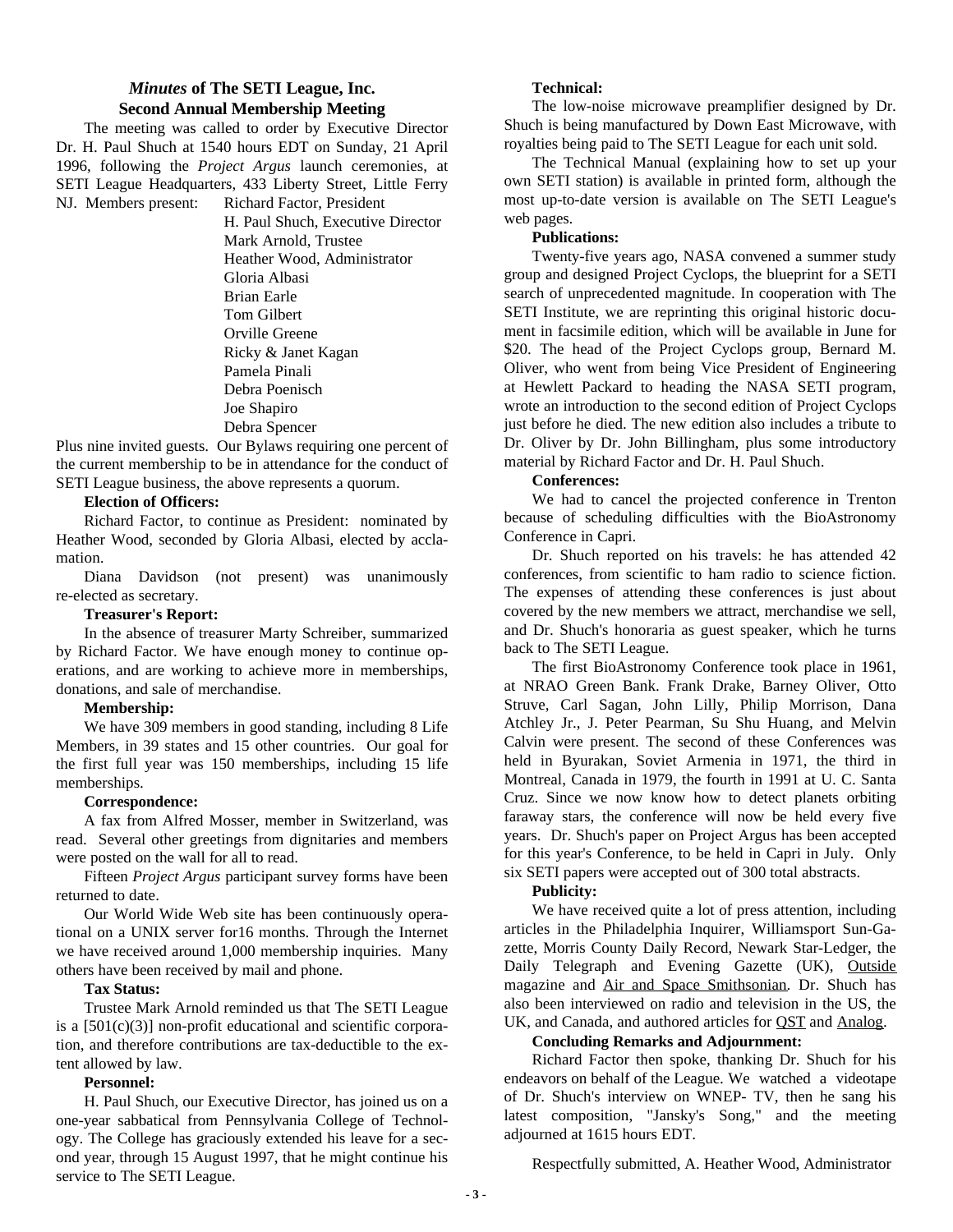## **Conference Calendar**

SearchLites' readers are apprised of the following conferences at which SETI-related information will be presented. League members are invited to check our Web site (www.setileague.org), call headquarters at (201) 641-1770, or email info@setileague.org, to obtain further details. Members are also encouraged to send in information about upcoming events of which we may be unaware.

**May 17 - 19, 1996:** *Dayton Hamvention*, Dayton OH.

**May 23 - 27, 1996:** *International Space Development Conference*, New York NY.

**May 31- June 2, 1996:** *ARRL Atlantic Division Convention*, Rochester NY.

**June 14 - 16, 1996:** *Jersey Starquest 96,* Beemerville NJ.

**June 17 - 21, 1996:** *IEEE International Microwave Symposium*, San Francisco CA.

**July 1 - 5, 1996:** *Fifth International BioAstronomy Symposium*, Capri Italy.

**July 13 - 17, 1996:** *Society of Amateur Radio*

*Astronomers* Annual Meeting, NRAO, Green Bank WV. **July 25 - 28, 1996:** *Central States VHF Conference*, Bloomington MN.

**August 5 - 10, 1996:** *American Association of Physics Teachers*, University of Maryland, College Park MD.

**August 15 - 18, 1996:** *International EME Conference*, Bowie MD.

**August 26 - 28, 1996:** *22nd Eastern VHF/UHF Society Conference*, Vernon CT.

**August 28, 1996:** SETI Lecture at *Simi Settlers Amateur Radio Club*, CA.

**August 29 - September 2, 1996:** *L.A. Con III* / 1996 Worldcon, Anaheim CA.

**September 13 - 15, 1996:** *ARRL National Convention,* Peoria IL.

**September 21, 1996:** *Long Island Astronomy Forum*, New York Institute of Technology, Greenvale NY.

**October 5, 1996:** *Mid-Atlantic VHF Conference*,

Horsham PA, sponsored by Mt. Airy VHF Radio Club.

**October 18 - 20, 1996:** *Grove Enterprise Expo*, Atlanta GA.

**November 8 - 10, 1996:** *1996 AMSAT Annual Meeting and Space Symposium*, Tucson AZ.

**July 24 - 27, 1997:** *Central States VHF Conference*, Hot Springs AR.

**August 28 - September 1, 1997:** *Lonestarcon 2* / 1997 Worldcon, San Antonio TX.

**August 5 - 9, 1998:** *BucCONeer* / 1998 Worldcon, Baltimore MD.

## *Guest Editorial* **The "L" Paradox by Dr. Charles T. Rubin, Duquesne University**

As Frank Drake tells it, the number **N** of detectable civilizations in space is highly correlated with the longevity **L** of civilizations capable of interstellar communication:  $\mathbf{N} \cong \mathbf{L}$ . But we know no more about the value of L today than Drake did at Green Bank 35 years ago. SETI scientists have always hoped for a very large L, not only because they are well wishers of intelligent civilizations, including our own, but because it appears to improve the chances of ETI contact. Yet as L grows, it poses a problem for SETI.

A short L reduces the odds that civilizations will overlap in time. If Planet A is "on the air" for 100 years, how likely is it that Planet B, with a correspondingly short L, will be in a receiving mode for the 100 years in which A's signal will pass by? Longer Ls increase the odds that multiple senders and multiple receivers will overlap. As L gets very long, should we not expect an ever increasing accumulation of broadcasting or leaking civilizations, hence an ever artificially brighter radio sky?

SETI results thus far do not suggest that such a bright sky exists. Thus Fermi's Paradox takes on meaning not just for interstellar travel, but also for communication. If L is very large, where are their signals? The explanation might be purely technical. Even very large Ls produce a small number of civilizations relative to interstellar distances. Speed of light lag and signal attenuation reduce the chance that, at any moment, one civilization will get wind of another.

Another possibility is conceptually more interesting, for it has important implications for SETI even if the technical explanation is correct. The assumption of mediocrity is essential to the plausibility of SETI. Yet routine assertions that civilizations to be contacted are likely far in advance of ours violate that assumption. It is true we could hardly contact a civilization much less advanced than ours. Still, thinking this point through in connection with mediocrity produces bad news for SETI. Are we standing at one tail of the L distribution, expecting to contact somebody at the other tail? Then we lose the advantage of the large L, because we are saying we are only likely to hear from a small fraction of N.

Is it not more consistent with the assumption of mediocrity to say that (terrible thought) our present age is the mean for L, i.e., life spans are extremely short? Or, assuming a different scale for mediocrity, perhaps life and intelligence developed on roughly the same schedule everywhere, so that cosmically speaking intelligence and technical civilizations are mostly as young as we are. Are we close to the mean for the universe's current technological level?

Practically speaking, these considerations point in the same direction. SETI had best plan for the long term--assuming we have a long term. The evidence for ETI is not yet obvious. This should remind us what a big place the universe is, or perhaps suggest that most of our prospective partners are about as new to SETI as we are.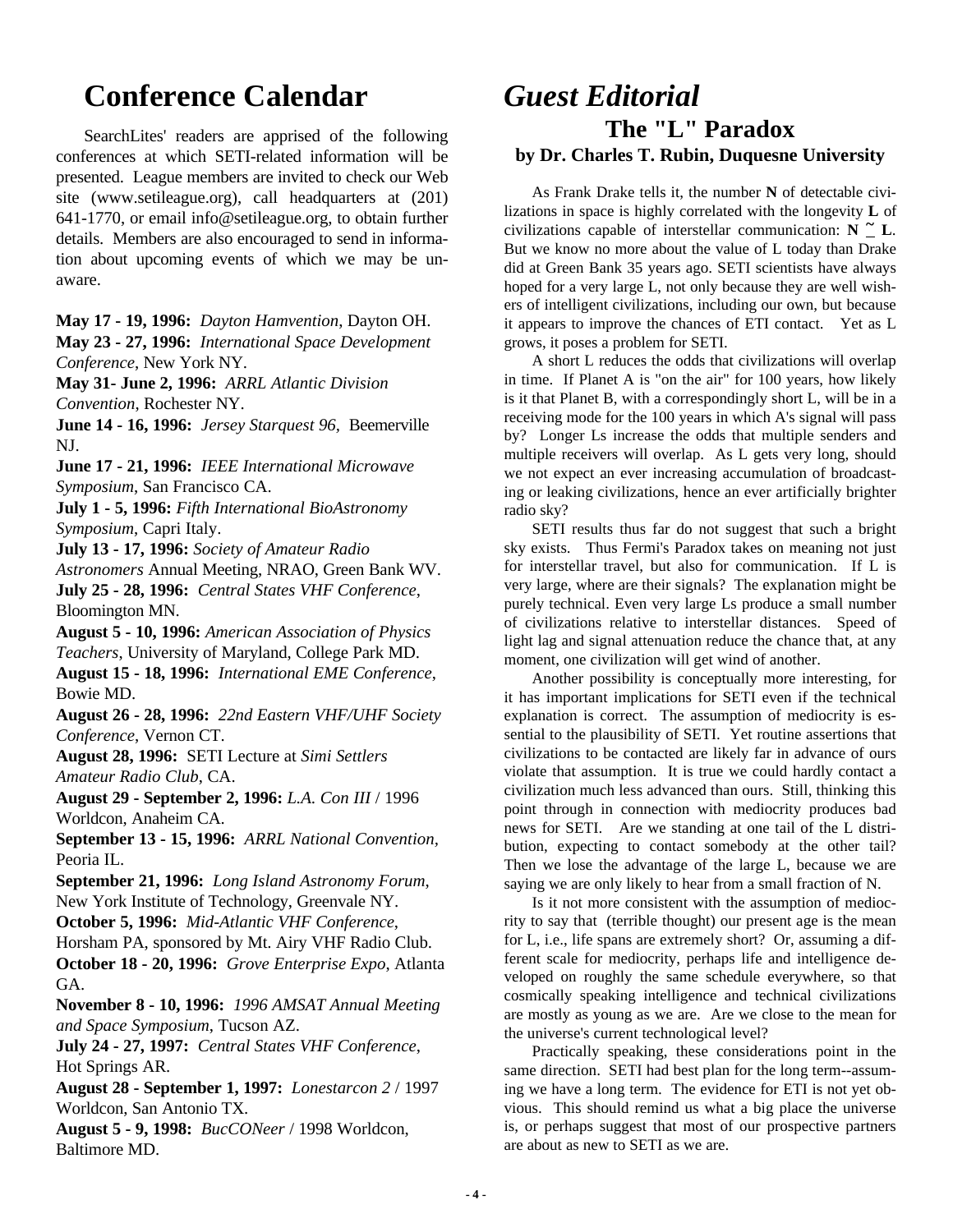### **Full Text** *of Project Argus* **Dedication Speech delivered 21 April 1996 at SETI League HQ by H. Paul Shuch, Ph.D., Executive Director**

We are here to launch a new Search for Extra-Terrestrial Intelligence. We seek to determine whether humankind is alone, the sole sentient species in the vast cosmos. The late NASA SETI program, terminated by Congress two and a half years ago, involved a two-pronged approach to answering that question. A targeted search of nearby Suns was designed to offer prompt results -- if we happen to guess right as to what constitutes a suitable star. But just in case we don't, a methodical survey of the entire sky was also begun. Our SETI Institute colleagues in California have very ably resurrected the targeted search component, under the Project Phoenix banner. Today, we begin *Project Argus*, our continuation of the sky survey. But we are attempting something which NASA had never contemplated: real-time, all-sky coverage.

You see, the world's giant radio telescopes, the type which NASA used, can only see about a millionth of the sky at a time. Which means if you have one turned on, tuned to exactly the right frequency, at the very instant when The Call comes in, there's still a 99.9999% chance you'll be pointed the wrong way! One possible solution is to build a million such instruments, and cover the entire sky, all at once. At maybe fifty million dollars apiece, we'd very quickly exceed the Gross Planetary Product. But small radio telescopes such as this one can see 200 times as much sky as more traditional research instruments. Only five thousand of these systems, each priced at just a few thousand dollars, can be coordinated to see in all directions at once.

It's true that these small telescopes have limited sensitivity. Thus at this time we can only hope to capture those highly intermittent, extremely powerful radio emissions which we hypothesize might be emanating from relatively nearby technological civilizations. But our microwave and computer technologies are evolving at a dizzying pace. Within just a few years, we can envision technological advances which would allow instruments like this one to hear all the way to the edge of the Galaxy. The SETI League hopes to promote just such advances. If we do, then our mission is successful, even if we never hear a peep from the stars.

During the last half-century, SETI has emerged out of the realm of science fiction, and into the scientific mainstream. Every month we read about the discovery of yet another planetary system in space. We are beginning to learn about how life might have developed on other worlds. And we have completed the Copernican Revolution, finally realizing that we are not the center of all creation. Yet SETI programs continue to yield negative results. We are not discouraged. Not only have we not yet scratched the surface, we haven't even found the itch.

We launch our search on Earth Day, and fly the Flag of Earth, because SETI is an enterprise which belongs not just to one country, government or organization, but rather to all humankind. Like Argus, the guard-beast of Greek mythology who had a hundred eyes, we seek to see in all directions at once, that we might capture those photons from distant worlds which may well be falling on our heads even as we speak. Today, Project Argus stations go on the air in Spain, Toronto, Colorado, Hawaii, and here in New Jersey. This small step for humanity represents a humble beginning for what will ultimately be a global effort. From five stations today, we can foresee 500 participants within two years, and perhaps five thousand by the year 2001. When we reach that level, there will be no direction in the sky which evades our gaze. Then we can hope to find the answer to a fundamental question which has haunted humankind since first we realized that the points of light in the night sky are other suns: Are We Alone?

## **Special Event Station Only Moderately Successful**

Marginal propagation conditions conspired to frustrate The SETI League's attempt to contact a large number of our members via Amateur Radio during our Project Argus launch ceremonies. A special-event station was set up on the lawn of our headquarters building on April 21, operated under the call of SETI League president Richard Factor, WA2IKL (that's "I Keep Listening"). The operating frequency of 14.204 kHz was chosen as exactly one percent of the precession frequency of neutral hydrogen, the most abundant element in interstellar space.

Although only six stations were contacted during the two hours of operation, we did manage to communicate with two of our most active members, Daniel Fox (KF9ET) and Dr. Malcolm Raff (WA2UNP). Several other members reported hearing our station but being unable to establish contact.

The SETI League thanks volunteers Tom Gilbert, WA2CAI, Tadd Torborg, KA2DEW, and Gerry Fleming, KE2RC, for setting up and operating the 20 meter transceiver and three-element beam. Despite the marginal results, other on-the-air activities are planned.

## **Surveys, Photos, URLs Sought**

SETI League members who plan to participate in our Project Argus sky survey, either now or in the future, are urged to return the Participant Survey forms included in the last *SearchLites*. As we go to press, only 19 members have responded. Although an encouraging 9 of those forms indicate systems either now operational or very soon to go on the air, we will be needing a significantly greater participation level if we are to achieve our goal of 5,000 operational stations, and full sky coverage, by 2001.

We also ask those members with stations operational or under construction to supply photos for posting to the Members' Photos page of our World Wide Web site. And any member with a personal Home Page on the Web is invited to supply us with his or her URL (Uniform Resource Locator, or Web address) for linking from our site. This information may be emailed to n6tx@setileague.org.

## *Argus* **Launch Buttons, Pioneer Certificates Offered**

Members and guests attending our *Project Argus* launch ceremonies on April 21 received buttons commemorating the event. While supplies last, members may obtain these prized collectibles for a small contribution (see the back page of this *SearchLites* for details). And those members with SETI systems operational on Earth Day are entitled to receive distinctive *Argus Pioneer* certificates. To claim yours, simply write or email with your station description, frequency monitored, and the coordinates to which your antenna was aimed. Pioneers will be acknowledged in the next issue of *SearchLites*.